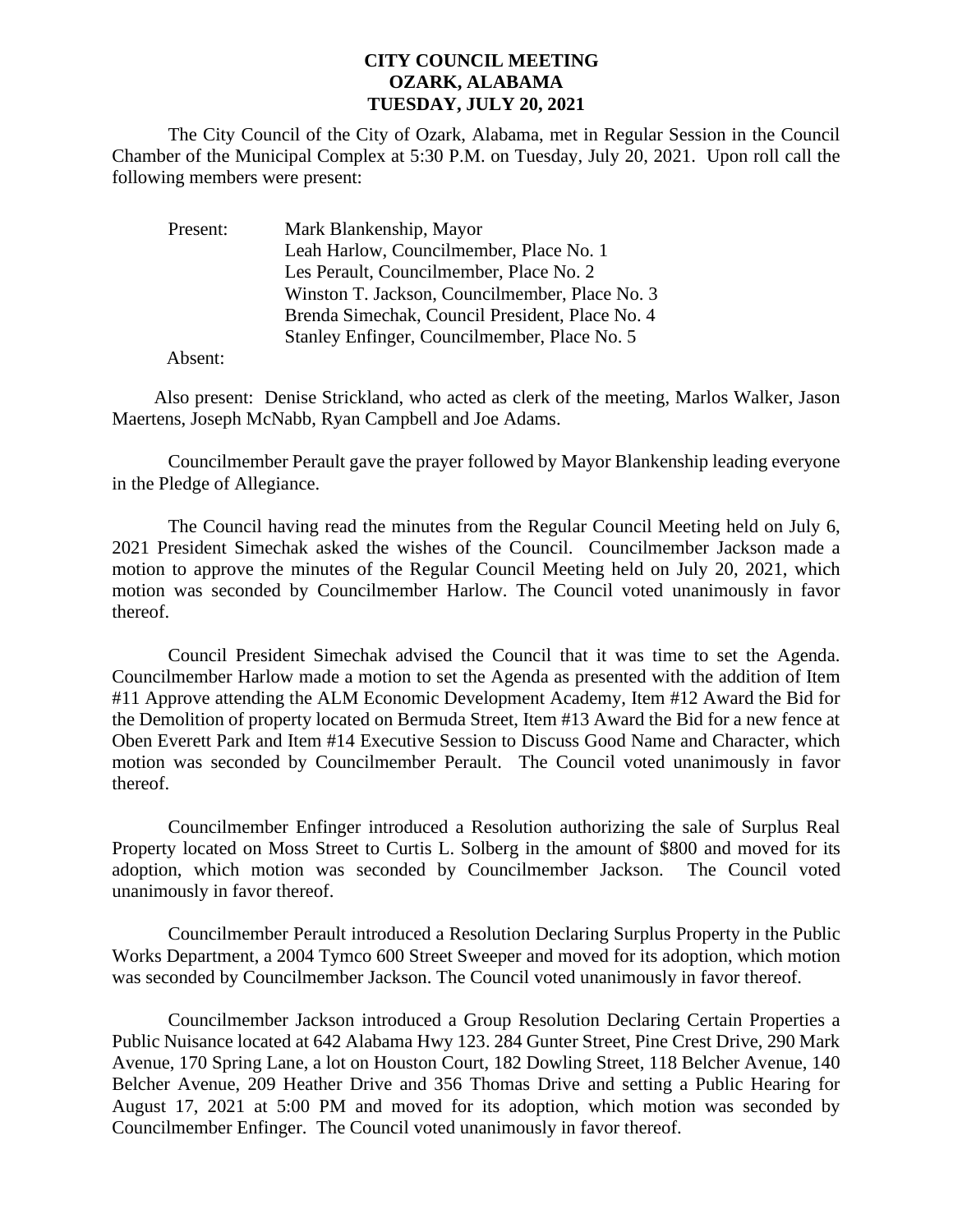Page 2 July 20, 2021

Councilmember Perault introduced a Group Resolution Confirming the Cost of Weed Liens located at 185 Bermuda Street \$400, 363 Willa Street \$550, 201 Foxbrier Drive \$450, vacant lot on Foxbrier Drive \$450, 240 Judson Street \$300, 400 Green Village Road \$300, 114 Shirley Drive \$300 and 104 Acker Avenue \$300 and moved for its adoption, which motion was seconded by Councilmember Harlow. The Council voted unanimously in favor thereof.

Councilmember Enfinger made a motion to set a Working Budget Meeting for Monday, August 2, 2021 at 5:30 PM, which motion was seconded by Councilmember Perault. The Council voted unanimously in favor thereof.

Council President Simechak advised the Council that a Financial Report was in their packet for review.

Councilmember Jackson made a motion to approve representatives from the City of Ozark to attending the Alabama League of Municipalities Economic Development Academy, which motion was seconded by Councilmember Perault. The Council voted unanimously in favor thereof.

Councilmember Enfinger made a motion to award the bid for the demolition on Bermuda Street (Old Church Building) to Tri-State Land Clearing in the amount of \$18,500, which motion was seconded by Councilmember Harlow. The Council voted unanimously in favor thereof.

Councilmember Jackson made a motion to award the bid for the new fence at Oben Everett Park to America Imperial Fence, Inc. in the amount of \$32,248, which motion was seconded by Councilmember Harlow. The Council voted unanimously in favor thereof.

Councilmember Harlow made a motion to go into Executive Session to Discuss Good Name and Character and invite Attorney Joe Adams and City Clerk Denise Strickland in the session, which motion was seconded by Councilmember Enfinger. The Council voted unanimously in favor thereof.

Councilmember Perault made a motion to come out of Executive Session, which motion was seconded by Councilmember Enfinger. The Council voted unanimously in favor thereof.

Councilmember Enfinger made a motion to add Item #15, a motion regarding the Ozark Police Department, to the Agenda, which motion was seconded by Councilmember Jackson. The Council voted unanimously in favor thereof.

Councilmember Harlow stated based on sufficient evidence presented to the Council, at this time showing misconduct from Chief Marlos Walker, I move that a change of leadership is needed in the Ozark Police Department and that Chief Walker be dismissed as a Department Head effective immediately, which motion was seconded by Councilmember Jackson. The Council voted unanimously in favor thereof.